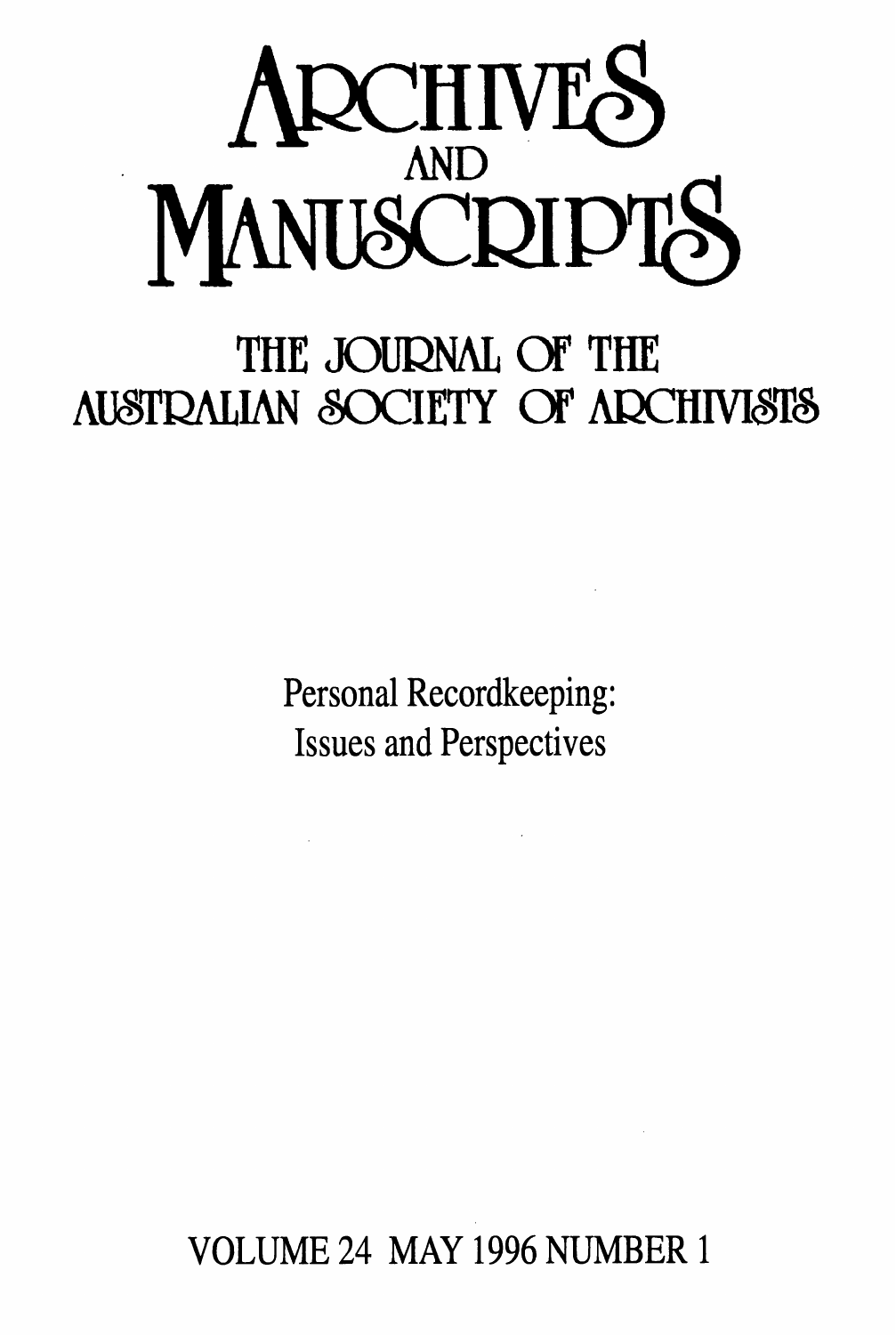*Archives and Manuscripts* is a publication of the Australian Society of Archivists Incorporated, PO Box 83, O'Connor ACT 2602, Australia.

Copyright © in *Archives and Manuscripts* is vested in the Australian Society of Archivists Incorporated.

Copyright © in articles contained in *Archives and Manuscripts* is vested in each of the authors in respect of her or his contribution.

Cover design by Sheryl Stephens.

Contributors' opinions and advertisers' claims do not necessarily represent the views of the Australian Society of Archivists Incorporated or of the Editor.

Produced from camera ready copy and printed by Panther Publishing and Printing, Canberra.

The Editor acknowledges the invaluable assistance of Carolyn Kelly in preparing this issue.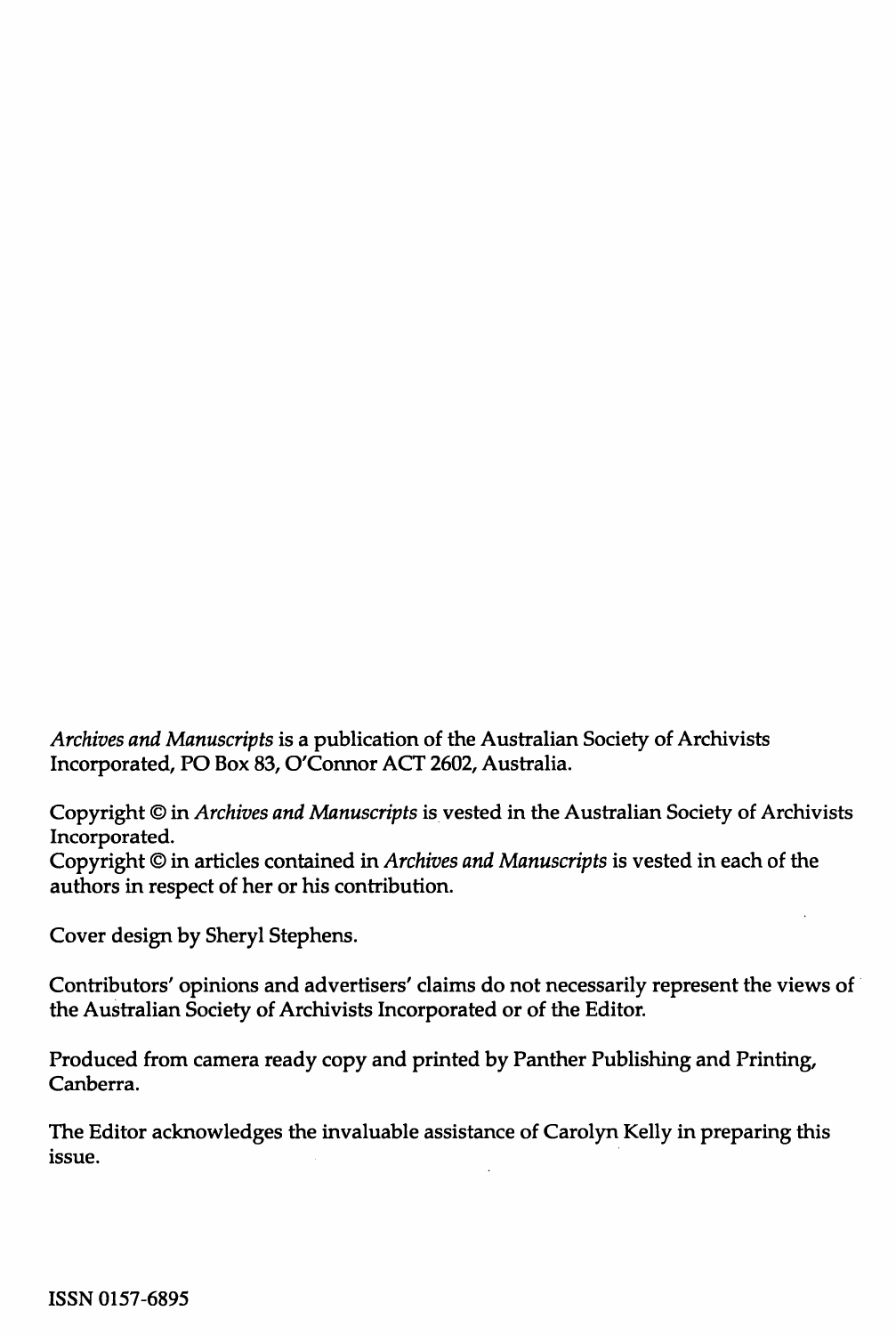## **Contents**

| Vol. 24 Number 1                   | May 1996                                                                                                                                   |
|------------------------------------|--------------------------------------------------------------------------------------------------------------------------------------------|
| Editorial                          |                                                                                                                                            |
| <b>Articles</b>                    |                                                                                                                                            |
| Chris Hurley                       |                                                                                                                                            |
| Adrian Cunningham                  |                                                                                                                                            |
| Sue McKemmish                      |                                                                                                                                            |
| Richard J. Cox                     | The Record in the Manuscript Collection  46                                                                                                |
| Graeme Powell                      | The Collecting of Personal and Private                                                                                                     |
| Gavan McCarthy<br>$&$ Tim Sherratt | Mapping Scientific Memory-Understanding<br>the role of recordkeeping in                                                                    |
| Paul Dalgleish                     | The Appraisal of Personal Records of<br>Members of Parliament in Theory                                                                    |
| Margaret Southcott                 |                                                                                                                                            |
| Roger Andre &<br>Neil Thomas       | Theory, Practice and Pragmatism:<br>Arrangement and description of<br>personal papers in the Mortlock<br>Library of South Australiana  102 |
| Maryanne Dever                     |                                                                                                                                            |
|                                    |                                                                                                                                            |

#### **Review Article**

| Adrian Cunningham |  |
|-------------------|--|
|                   |  |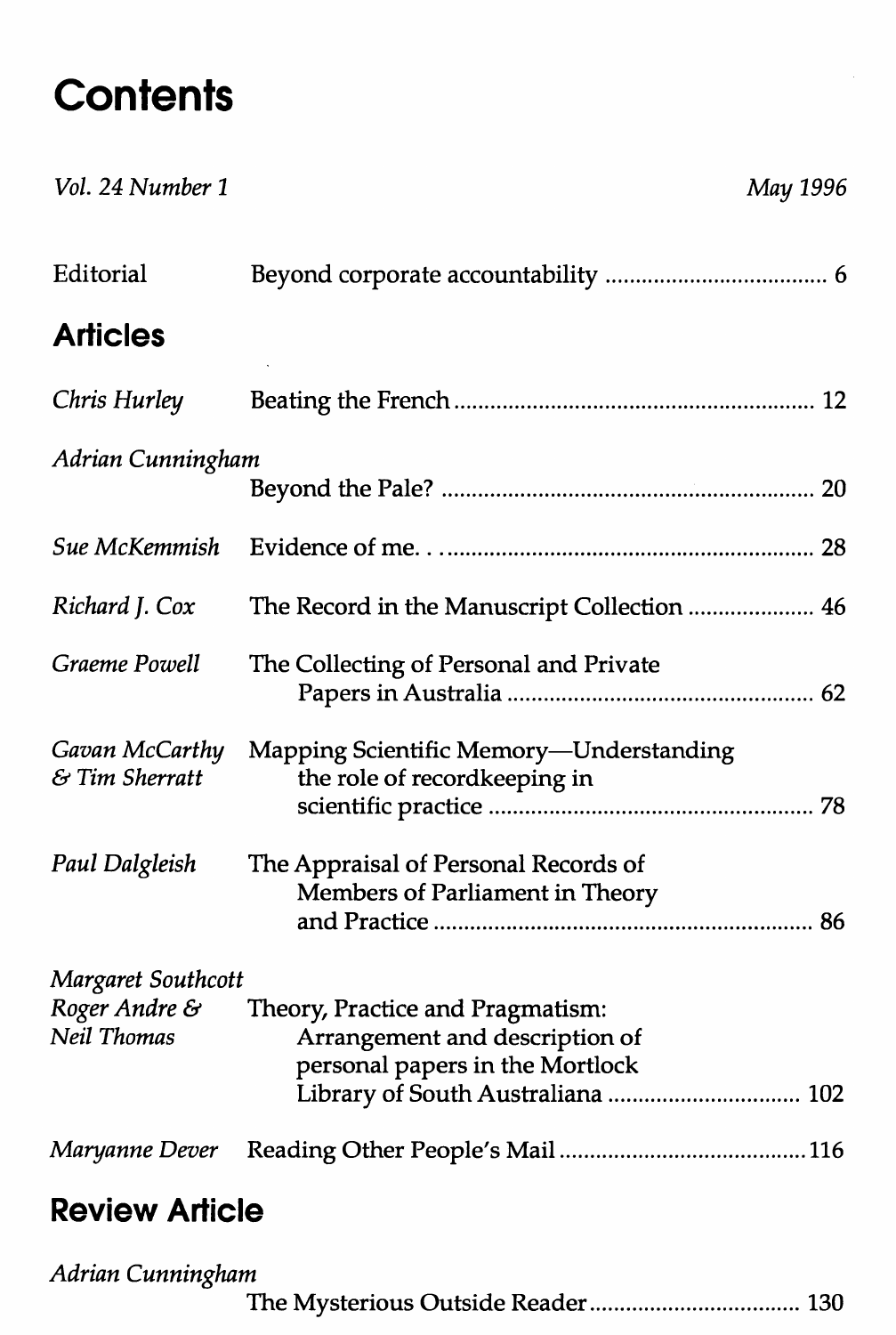### **Review Commentary**

| Judy English-Ellis                                               |
|------------------------------------------------------------------|
| Aboriginal and Torres Strait Islander                            |
| <b>Reviews</b>                                                   |
|                                                                  |
| <b>Publications</b>                                              |
| The National Register of Archives: An International Perspective  |
|                                                                  |
| Documenting a Nation: Australian Archives—The First Fifty Years  |
|                                                                  |
| With Fond Regards: Private lives through letters                 |
|                                                                  |
| Sailing to Australia: Shipboard Diaries by Nineteenth Century    |
| <b>British Emigrants</b>                                         |
| Perilous Voyages to the New Land                                 |
|                                                                  |
| The Principle of Provenance: Report from the 1st                 |
| Stockholm Conference on Archival Theory                          |
|                                                                  |
| Archives in the Tropics: Proceedings of the Australian           |
| Society of Archivists Conference, Townsville, 9-11 May 1994      |
| reviewed by: Linda Bell                                          |
| Redefining Records Management: Conference papers:                |
| RMAA 12th National Convention                                    |
|                                                                  |
| Preservation Microfilming: does it have a future?                |
| Proceedings of the first National Conference                     |
|                                                                  |
| Reports                                                          |
| Commission on Government, Western Australia. Discussion          |
| Paper No. 5. Specified Matter: 9 Independent Archives Authority. |
|                                                                  |

#### **Guides**

| Guide to the Papers of Edward Koiki Mabo in the            |  |
|------------------------------------------------------------|--|
| National Library of Australia                              |  |
|                                                            |  |
| Guide to Collections of Manuscripts Relating to Australia: |  |
| a Selective Union List                                     |  |
|                                                            |  |